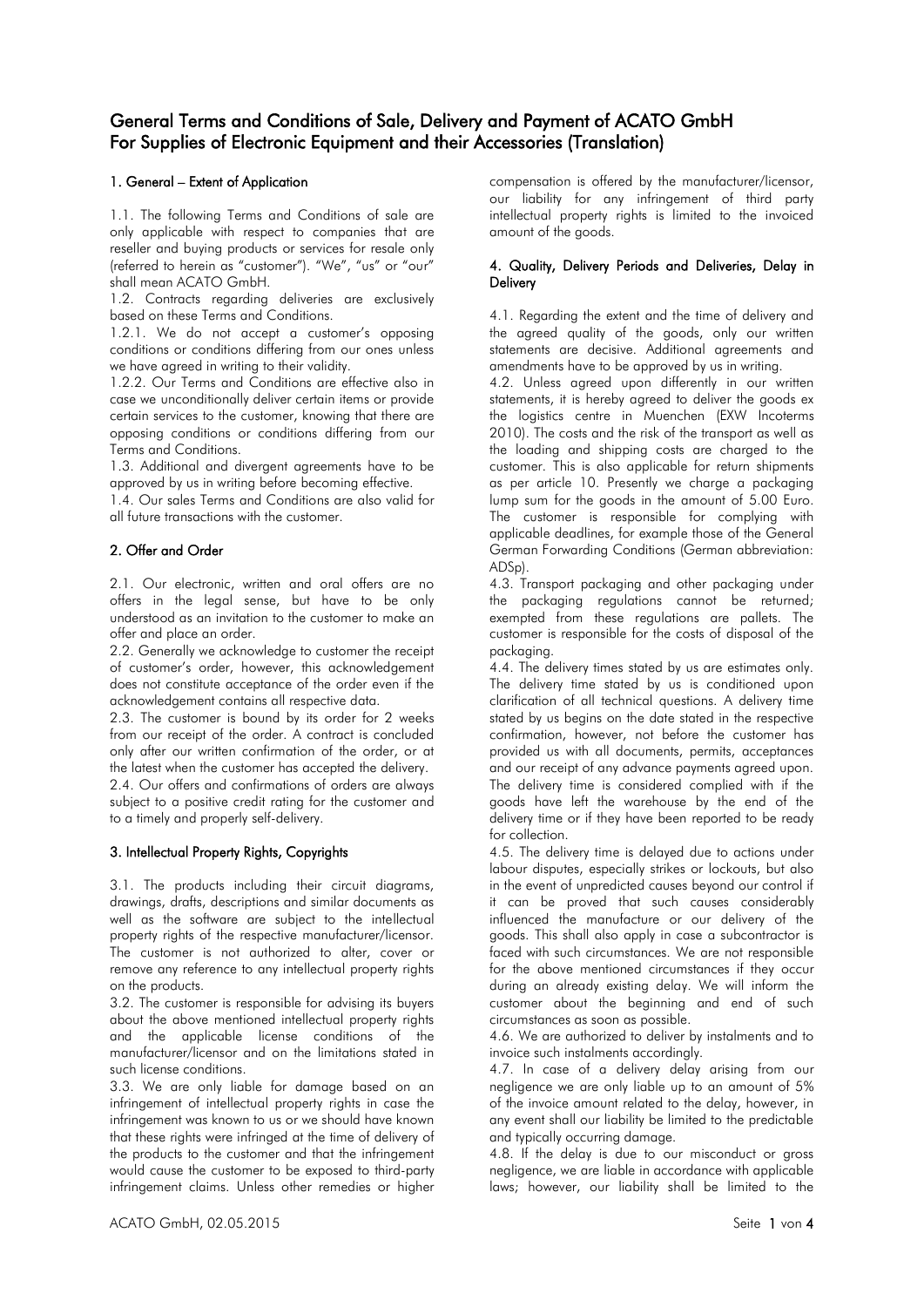predictable and typically occurring damages unless there was any intentional breach of contract from our side.

4.9. We are liable under law to the extent the underlying purchase contract is a firm deal or if the customer's interest in further fulfilment of the contract as a consequence of our delivery delay was caused by us.

### 5. Examination of the Goods

5.1. The customer shall examine the goods upon receipt with respect to their completeness and conformity with the order and shipping documentation. 5.2. Customer shall report obvious errors and discrepancies immediately in writing. In case the customer does not report errors or discrepancies within 4 working days as of receipt of the goods, the delivery is deemed to conform to the contract, unless the errors or discrepancies could not be detected despite its careful examination of the products and the delivery.

5.3 Transport damage or shortages visible upon delivery must be noted on the acknowledgement of receipt of the transport carrier.

# 6. Prices and Payment

6.1. The purchase price is stated in our confirmation of order. Otherwise, if no price has been agreed upon, the price is the price stated in our price list on the day of the acceptance of the order.

6.2. Our prices are net, "ex works" (EXW) and increased with statutory VAT and the costs for transport and packaging.

6.3. We reserve the right to increase customer prices in the event our prices rise after the conclusion of a contract, including in the event of wage settlements, increase in our suppliers' prices or currency exchange rate fluctuations. We will evidence this to the customer upon request.

6.4. Unless otherwise agreed in writing, payments are due 14 days after the invoice date without any deduction. In case the customer fails to pay on the invoice due date, we are entitled – irrespective of any other available remedies – to charge interest on any overdue amount at the applicable statutory rate. All open and unpaid invoices will become immediately due in case the customer is in arrears with its payments.

6.5. The delay, withholding or set-off of payments due to customer raising counterclaims is only permitted if the counterclaims are legitimate or if have not been disputed by us.

#### 7. Reservation of Proprietary Rights

NB: This section 7 shall only apply to the extent retention of title and/or security interest in the customer's receivables (proceeds of sale) is permitted by and enforceable under the laws of your country.

7.1. We reserve title in the delivered goods until all and any debts resulting from the business relations between us and the customer have been settled.

7.2. The customer shall treat the delivered goods carefully, and shall in particular insure them adequately at its own cost against damage caused by fire, water and theft.

7.3. The customer is entitled to resell the delivered goods in the ordinary way of business; however, the customer is not entitled to pledge or to transfer them by way of security. Already at this time receivables resulting from the resale of the items are assigned to us to the amount of the final amount invoiced. Furthermore, the customer is entitled to collect the assigned receivables; our power to collect the assigned receivables ourselves is not affected by this regulation. However, we will not collect the assigned receivables as long as the customer meets its obligations under this section 7.3. We will not collect the assigned receivables as long as the customer meets its obligations to pay from the collected receivables, as long as it is not in arrears and has not filed a petition in insolvency or as long as it has not stopped his payments. We hereby accept the assignment of the receivables. The customer is obliged to provide us with all and any details and information necessary to collect the assigned receivables.

7.4. Any processing, re-working or other changes to the delivered goods under retention of title shall be deemed to be made for us. In case such goods are integrated into, connected to or mixed with other goods not belonging to us, we shall have a joint ownership in the new item in the ratio of the invoiced amount of the delivered goods to the other items processed at the time of its integration, connecting or mixing.

If the customer is the sole owner of the new item, the customer transfers a proportional co-ownership to us and be maintained for us at no charge. The aforementioned advance transfer is valid in the above mentioned cases only to the invoiced amount of the delivered goods which are resold together with other goods. In case the delivered goods or the assigned receivables are already pledged or granted as security to third parties, the customer has to notify us immediately by providing all information required for an intervention. Costs arising from this which cannot be collected by us from the respective third parties are charged to the customer's account.

7.5. We will release the collateral which we are entitled to as per the above mentioned conditions upon the customer's choice and request if the value of the collateral exceeds the debt for which collateral has to be provided by more than 20%.

# 8. Liability for defects

8.1. If the customer raises a warranty claim, it is required that the duty to examine the goods has been fulfilled and that a warranty claim has been submitted within the applicable deadlines. There is no warranty for second-hand goods except for damages arising out of death or bodily injury or for damages arising out of our willful negligent breach of duty.

8.2. If goods are found defective, the customer shall first seek remedies under the manufacturers' warranty terms before raising a claim against us. We will assist the customer in doing so by providing necessary information about the manufacturer and its warranty claims procedures. The customer's remedies for warranty claims under law remain unaffected.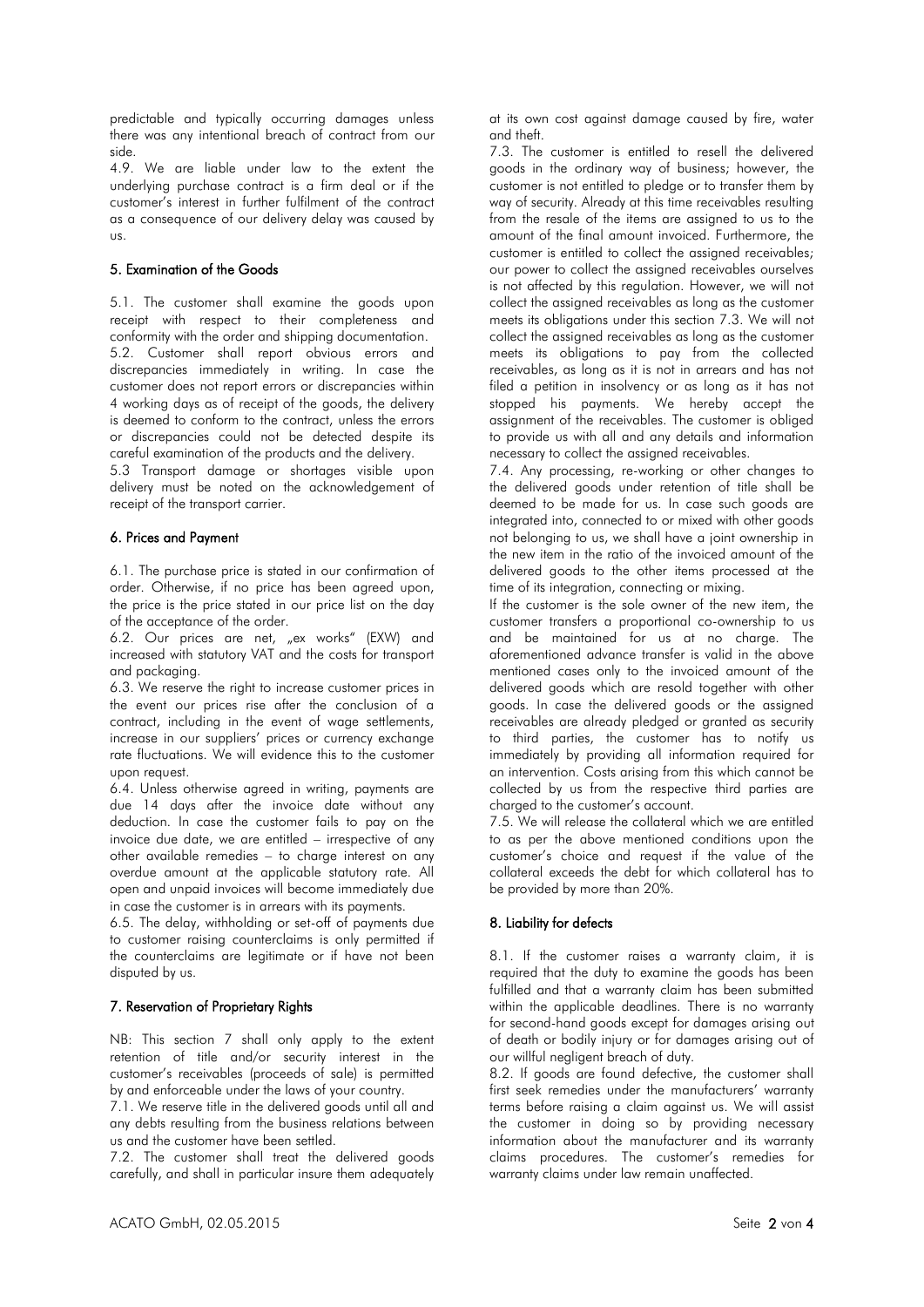8.3. In case and as far as the customer is not satisfied after raising a claim with the manufacturer, we are entitled at our own discretion to perform the contract by repairing the defects or replace the defective items. Replaced goods or parts are our property and have to be returned to us. If we are not prepared or not in a position to perform the contract or if the performance is delayed beyond reasonable times for causes beyond our control or if the performance is not successful for other reasons or if this is not reasonable for the customer, the customer is authorized either to cancel the contract or to request a reduction of the purchase price. Potential damage claims are regulated in article 9.

8.4. In case of a cancellation the customer accepts our set-off of the use advantages calculated up to the time of cancellation of the contract. The use advantage up to the time of the cancellation is calculated proportionally on the basis of the purchase price and the usual overall operating time of the goods, unless the use was restricted or not possible at all because of a defect. Both parties are free to evidence a lower or higher use advantage.

8.5. An immaterial defect does not entitle the customer to cancel a contract. As far as the customer has the right to cancel a contract due to inadequate performance and/or claim damages instead of performance of the contract or at least requires this, the customer shall upon our request explain in writing within a reasonable time period if it asserts its rights or requires performance.

8.6. If the examination of a claim for defects shows that there is no defect, we are entitled to charge a handling/service fee. In this case the customer is free to evidence a lower expense than the fee charged for our expenses.

8.7. Warranty claims become time-barred within 12 months calculated as of the passing of risk to the customer. Our handling of the customer's notice of defect does not mean that the defect is acknowledged. The receipt and handling of such notice of defect will only result in suspension of the period of limitation to the extent any legal requirements exist, and the period of limitation will not restart. This applies also when we try to perform the contract correctly after the customer's notice by repairing the defective products or delivering substitute items. A repair of defects only affects the period of limitation of the defective part as well as new defects resulting from this repair. The customer's rights under law (§§ 478, 479 BGB) remain unaffected.

### 9. Joint Liability

9.1. Unless otherwise stated in the following, claims for consequential or indirect damages – no matter what legal basis is – are hereby excluded. Particularly, we are not liable for any damage not resulting from the item itself, for lost profits or other economic loss of the customer.

9.2. This limitation of liability does not apply to damage arising from intent, willful misconduct or gross negligence by us or one of our agents or legal representatives or if we have breached one of our essential duties under the contract, nor does the

limitation of liability apply if guaranteed qualities are missing and the purpose of the guarantee was to provide the customer with cover against any damage not resulting from the delivery item itself.

9.3. Our obligation to pay damages in case of negligence is restricted to the foreseeable damage; however, our liability shall not exceed the amount covered by our product liability insurance. Upon the customer's request, we are prepared to provide a certificate of insurance.

9.4. Claims are time-barred under the periods of prescription within 12 months as of the passage of risk. This also applies to claims for compensation resulting from indirect and consequential damage, unless the claims arise from fraud or a tortuous act or liability due to intent.

9.5. Any liability for damages exceeding the above mentioned scope is excluded irrespective of the legal basis for the claim. This does not apply to claims resulting from bodily injury or death, and claims under Product Liability Laws or to claims resulting from crime or due to an impossibility situation we are responsible  $f$ 

# 10. Goods Returned

10.1. Unless otherwise agreed or instructed, goods have to be returned at customer's expense to ACATO GmbH, Heimeranstrasse 37, 80339 Muenchen, Germany, and are only accepted after our examination.

10.2. Unless otherwise agreed, we accept return of goods only in case a return slip is included indicating the customer's RMA and customer account number. The customer must obtain the return slip and the RMA number upon request in writing or by contacting us under the phone number  $+49(0)89/54041070$ , fax  $+49(0)$  89/540410701 or online under  $\overline{\text{or}}$  online under www.acato.de. However, getting an RMA number does not mean automatically that a defect or another complaint is accepted.

10.3. Customer bears the risk of the return shipment of the goods, including any loss due to accident. Appropriate costs for the return shipment of defective goods will be reimbursed only if these exceed 5% of the invoice value. Customer's rights under law (§ 478 II BGB) remain unaffected.

10.4. We will charge a handling fee in case of goods returned for which the customer is responsible, especially, but not exclusively, if the customer refuses to accept delivery of the items.

# 11. Assignment

The assignment of any claim of the customer against us resulting from our business relationship needs to be approved by us in writing to be valid. This approval will not be refused unreasonably if the customer has a justified interest.

## 12. Export, Anti-Corruption

12.1. All products and technical know-how supplied by us are supplied in compliance with the provisions of the